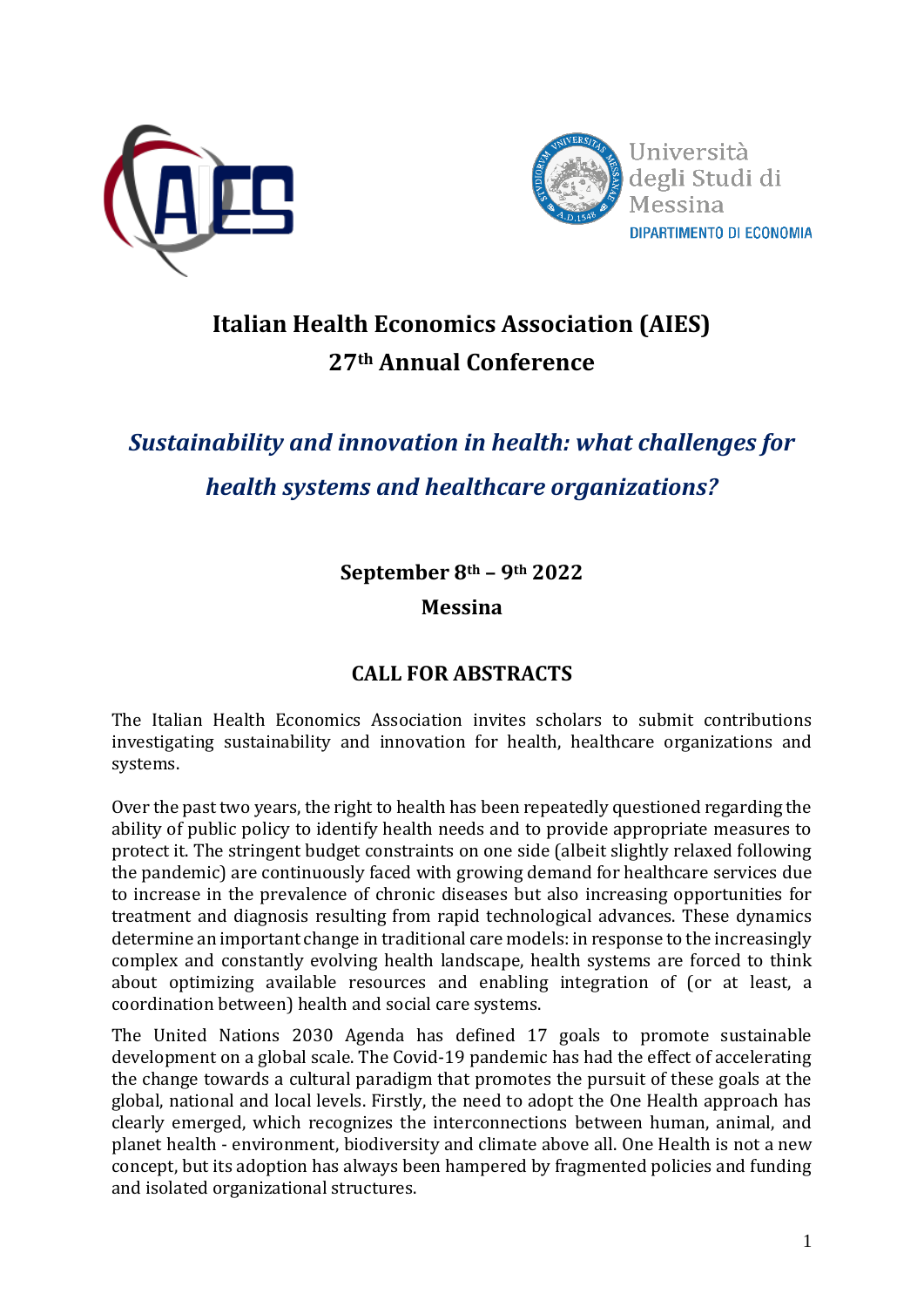Sustainable development requires the adoption of a system approach that takes into account the economic, social and environmental dimensions and that promotes collaborative governance arrangements between multiple sectors, organizations and professionals. The emerging challenges require the design and planning of systems and tools for accountability and reporting of the results achieved with respect to every dimension of sustainability.

In this context, digitization and technological innovation can offer an important contribution to the pursuit of sustainability in the social and health sector.

In light of the above, the 27th annual AIES Conference will be an opportunity for scholars to contribute on a range of topics related to sustainability and innovation that include the following:

- Health and environment
- One Health
- Digitization of companies and health systems
- Technological innovation in healthcare
- New organizational models and service formulas for healthcare companies
- New collaborative governance models to support sustainable development
- Public-private partnership for the achievement of sustainability objectives
- Social sustainability, aging, formal and informal care
- Inequalities, equity and health
- Management and measurement of economic, social and environmental performance
- Responsibility and social reporting
- Circular Economy and healthcare

It is also possible to send contributions on issues not related to the main theme of the conference and which will be discussed in one or more dedicated sessions. Contributions can be theoretical, empirical or policy oriented and in the areas of the health economics, policy and management.

The annual conference of the Italian Health Economics Associations is a unique opportunity bringing together scholars, healthcare practitioners and policy makers to engage in the discussion and exchange view on the most pressing issues on the health policy agenda.

#### *ABSTRACT SUBMISSION*

Contributions can be presented in two forms:

- **Individual abstracts**
- **Organised Sessions/Panel**: panel sessions usually involve up to three/four papers on a specific topic moderated by a session chair.

All submissions should be sent by e-mail to [aies2022.unime@gmail.com](mailto:aies2022.unime@gmail.com) by **May 31st 2022 (extended deadline June 20th 2022).** Submissions can be either in English or in Italian, according to the guidelines below: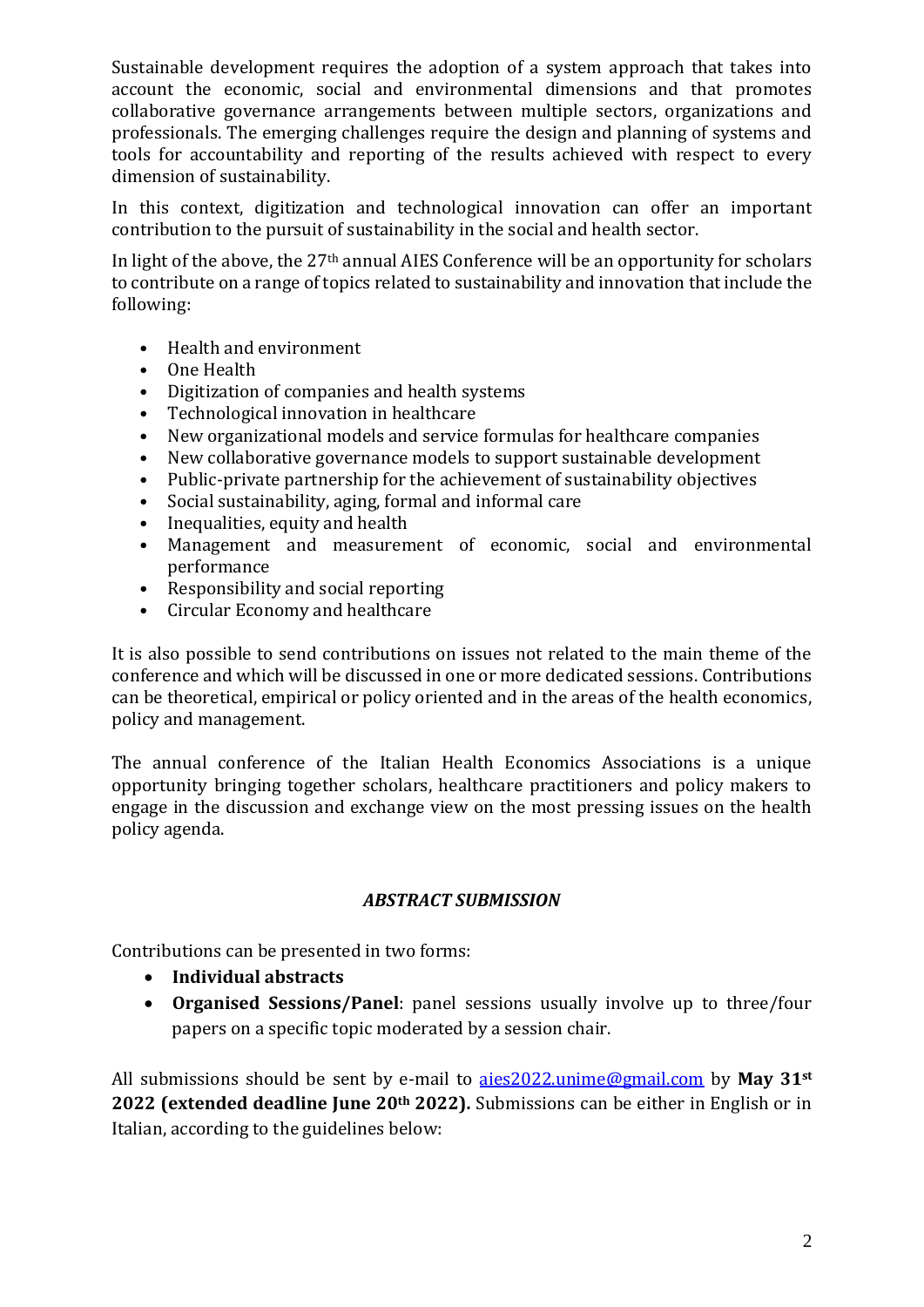#### 1) **Abstracts**

- max 5000 characters
- name(s) of author(s) and affiliation (author presenting the study should be marked with an asterisk); corresponding author's e-mail address and phone number;
- title, background, objectives, methodology, main results.
- indication if the paper applies for the Young AIES Research Award

#### 2) **Organised Sessions/Panel**:

- max 8000 characters (including spaces)
- title of the Panel (Organised) Session;
- name, e-mail address, telephone number and affiliation of the Session's Chair;
- name(s) of author(s) presenting in the Panel Session and affiliation (no more than 4 Oral presentations per Panel);
- title, background, objectives, methodology, main results.

## **AIES Young Researcher Award**

Authors who want to compete for the **"AIES Young Researcher Award",** dedicated to the papers presented in the in the Ph.D students / Young research fellows session, must explicitly state it in their submissions and must present *an original and unpublished paper* at the conference. **All authors** must be less than 35 years old to be eligible for the award. The authors of the accepted abstracts are required to send the complete paper and the discussants of the accepted articles will be chosen by the Scientific Committee.

#### *ABSTRACT SELECTION*

All abstracts will be reviewed by the Scientific Committee and acceptance/rejection will be communicated by **July 10th 2022 (acceptance/rejection new deadline July 20th 2022)**. The review will consider consistency, methodological rigour, and policy relevance. Abstract rejected for oral presentations cannot be presented in the Poster Session.

The Scientific Committee will allocate contributions to appropriate sessions, according to the subject discussed and methodology.

#### *CONFERENCE FEES*

- AIES member having already paid the annual membership fee for 2022: the participation fee is **150 Euros.**
- AIES member have not paid the annual membership fee for 2022: the participation fee is **200 Euros**, including the annual Association Fee.
- Non AIES member: the participation fee is **250 Euros**.

An additional fee will be required for Social Dinner.

Participation fee is not reimbursable.